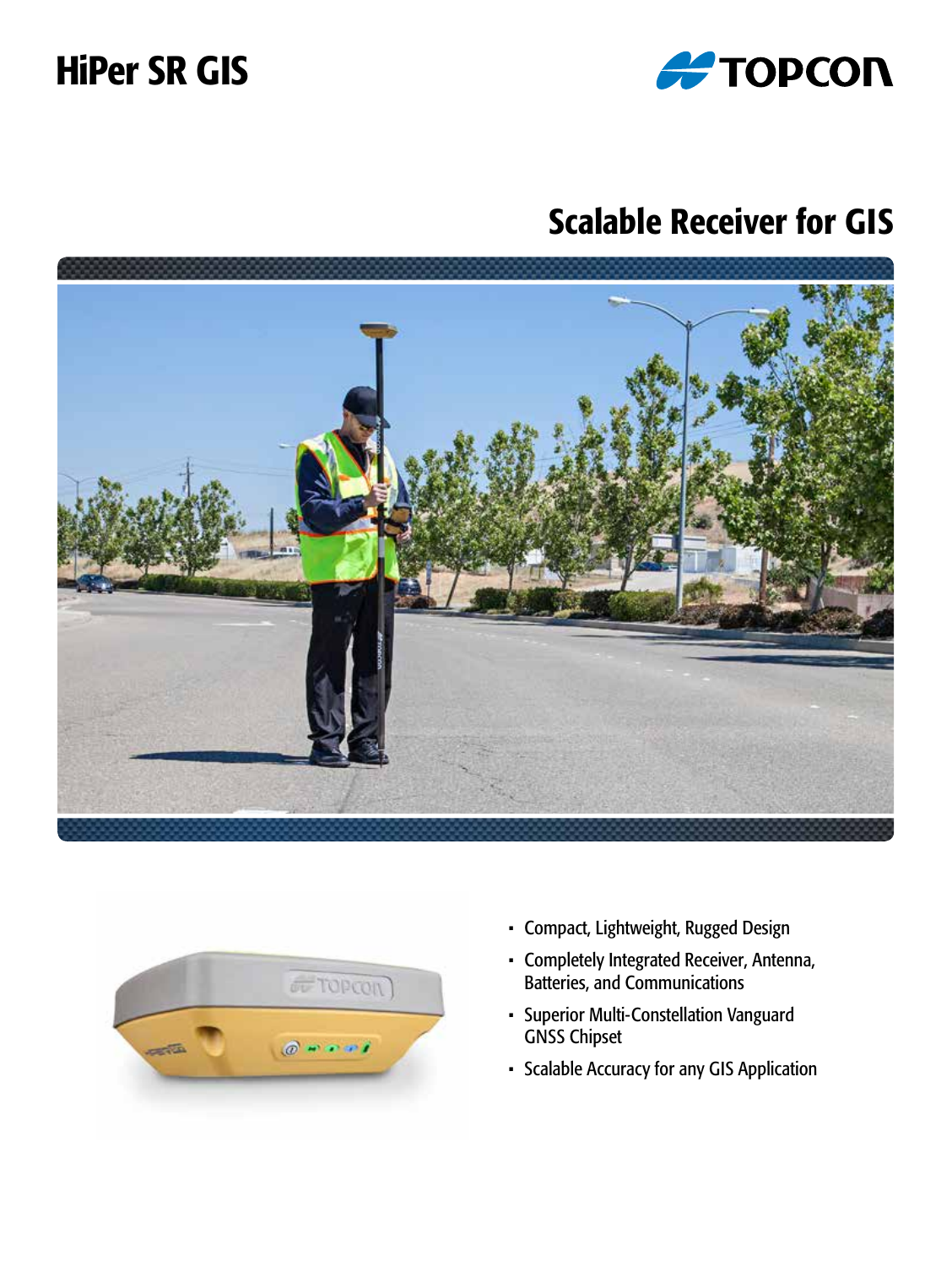### HiPer SR GIS Scalable Receiver for GIS

#### Compact. Rugged. Advanced. Affordable.

Providing leading edge technology in a new smart, rugged design, the new HiPer SR provides superior performance at an affordable price. The compact, integrated receiver design includes the GNSS board, industry leading Fence Antenna™, and sealed long-life power supply.

With the HiPer SR, you don't have to sacrifice durability and performance to have a lightweight receiver. HiPer SR – a compact lightweight receiver that is built to take the most intense environmental conditions and job site punishment.

The design of the HiPer SR also provides a great deal of versatility, allowing the HiPer SR to be configured in a variety of ways and accuracy levels, depending on your GIS project requirements.

The HiPer SR makes the perfect, affordable, small GIS data collection system. Use the HiPer SR with a Network DGPS or WAAS correction for submeter applications like natural resources and environmental projects. Scale up to sub-decimeter or centimeter accuracy by adding a cellular enabled controller to receive Network RTK corrections for high accuracy GIS projects such as utility location or roadside inventory projects. The HiPer SR is an affordable and accessible solution for any GIS accuracy requirements.



#### **Rugged and Lightweight**

The HiPer SR is both lightweight and rugged. It is guaranteed to survive a 2m on the pole drop to concrete. The magnesium metal housing is rugged and lightweight.



#### **Integrated Design**

HiPer SR brings an innovative combination of compact, lightweight design with advanced technology and performance. The integrated design includes GNSS receiver, power supply, memory, and communications module – all in a rugged, environmentally sealed housing.



#### **Cable-Free Design**

This completely integrated receiver operates cable free in the field, with no antennas, battery doors, or connectors to worry about. The mini USB port is completely waterproof.



#### **Vanguard Technology™**

The latest Topcon GNSS chipset and firmware provide Universal Channel Tracking. The receiver firmware can read existing satellite signals, and new signals planned for the future.

#### **Full of Functionality…. Fits in the Palm of Your Hand**

The HiPer SR is capable of sub-meter accuracy and is upgradeable to sub-decimeter and centimeter for those that require additional accuracy. Lightweight yet tough enough to survive a 2m drop, and enough rechargeable battery for up to 20 consecutive hours of operation.

HiPer SR features the 226 channel, universal tracking capable Vanguard chipset with Fence AntennaTM technology for unmatched performance to meet the needs for all jobs, large or small.

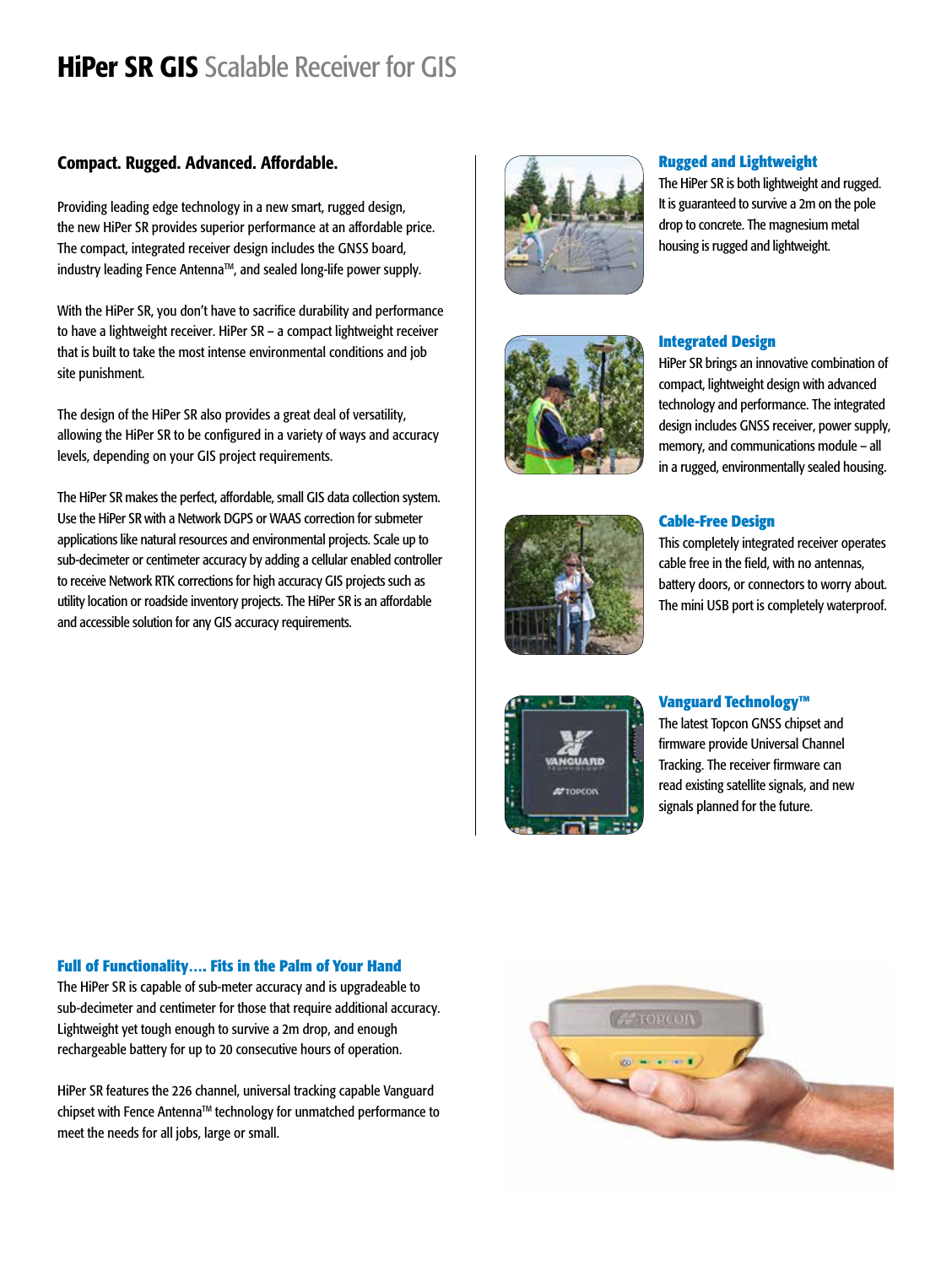



#### **Fence Antenna™ Technology**

Provides superior satellite tracking in difficult conditions. The true separator of precision GNSS systems is not how well they can track in open areas, but in real-life situations with a variety of obstructions. When compared to any other RTK receiver available today, the HiPer SR with Fence Antenna™ Technology provides more robust, cleaner signal tracking which means unparalleled results.

![](_page_2_Picture_4.jpeg)

![](_page_2_Picture_5.jpeg)